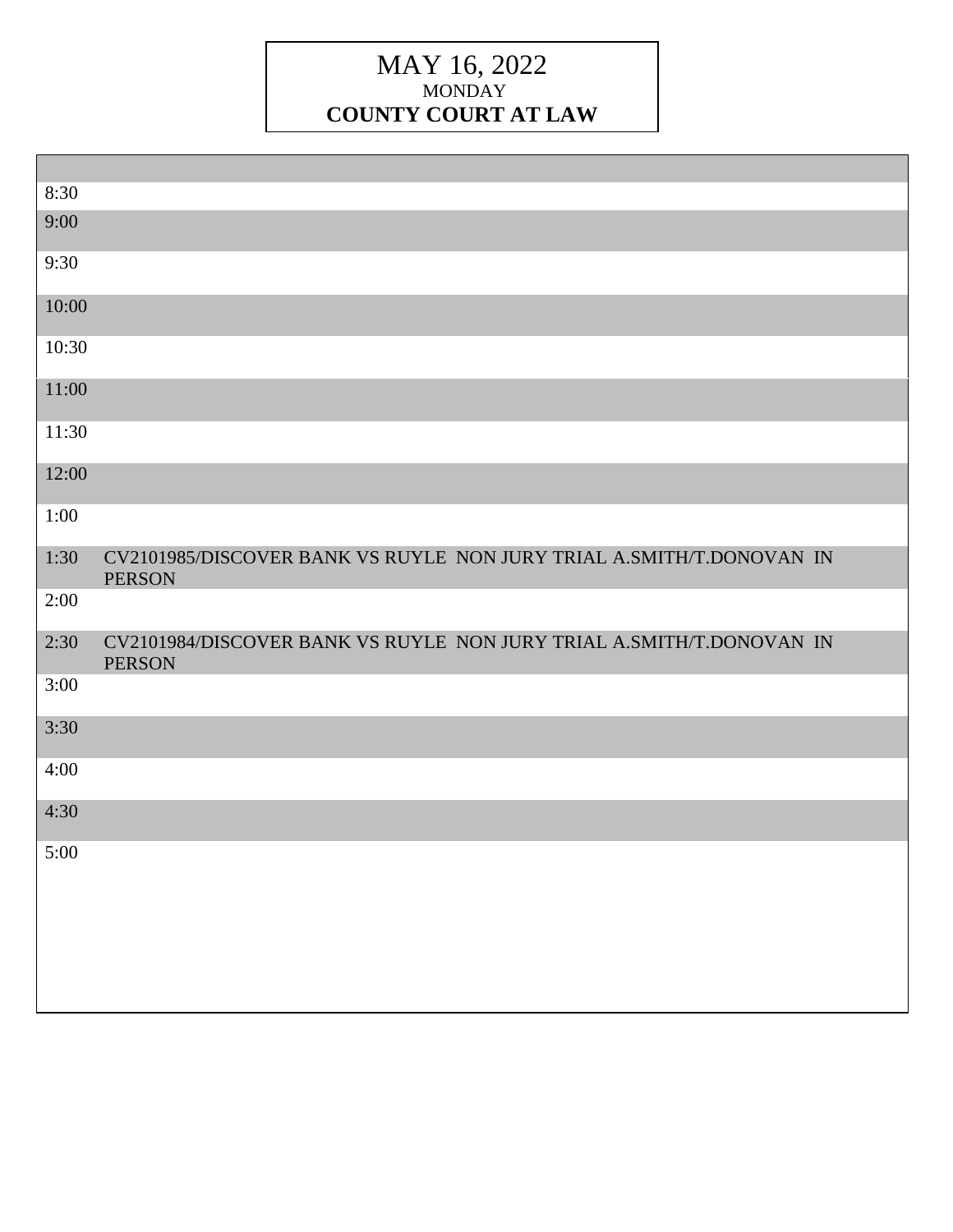### MAY 17, 2022 TUESDAY **COUNTY COURT AT LAW**

| 8:30  |                                                                       |
|-------|-----------------------------------------------------------------------|
| 9:00  | <b>ARRAIGNMENT</b>                                                    |
|       | <b>FAMILY LAW CASES</b>                                               |
| 9:30  |                                                                       |
|       | 10:00 CR22-66940/CR22-66952/RICHARD WILFORD JAIL PLEA PRO SE VIA ZOOM |
|       | CR20-65615/HARLEY ANGLIN JAIL PLEA GOODWING VIA ZOOM                  |
| 10:30 | PR18100/EST OF BILLY OTTINGER PROVE UP HENLEY VIA ZOOM                |
|       | 11:00 PR18047/EST OF ELMER TRITTIPO PROVE UP COMER IN-PERSON          |
|       | 11:30 PR18108/EST OF STANLEY SMITH PROVE UP MOSS IN-PERSON            |
| 12:00 |                                                                       |
| 1:00  |                                                                       |
| 1:30  |                                                                       |
| 2:00  |                                                                       |
| 2:30  |                                                                       |
| 3:00  |                                                                       |
| 3:30  |                                                                       |
| 4:00  |                                                                       |
| 4:30  |                                                                       |
| 5:00  |                                                                       |
|       |                                                                       |
|       |                                                                       |
|       |                                                                       |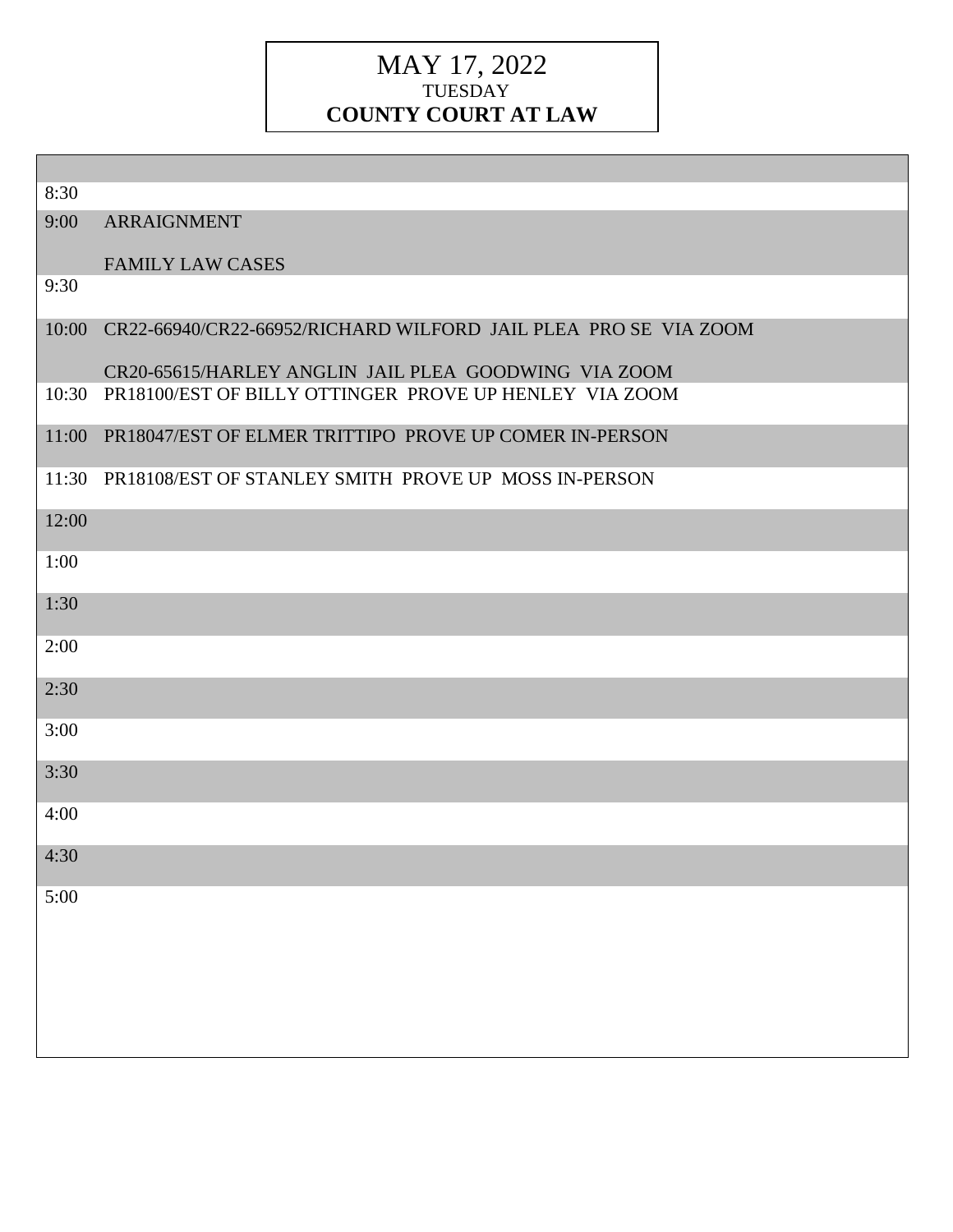## MAY 18, 2022 WEDNESDAY **COUNTY COURT AT LAW**

| 8:30   |                  |
|--------|------------------|
| 9:00   | FAMILY LAW CASES |
| 9:30   |                  |
| 10:00  |                  |
| 10:30  |                  |
| 11:00  |                  |
| 11:30  |                  |
| 12:00  |                  |
| $1:00$ |                  |
| 1:30   |                  |
| 2:00   |                  |
| 2:30   |                  |
| 3:00   |                  |
| 3:30   |                  |
| 4:00   |                  |
| 4:30   |                  |
| 5:00   |                  |
|        |                  |
|        |                  |
|        |                  |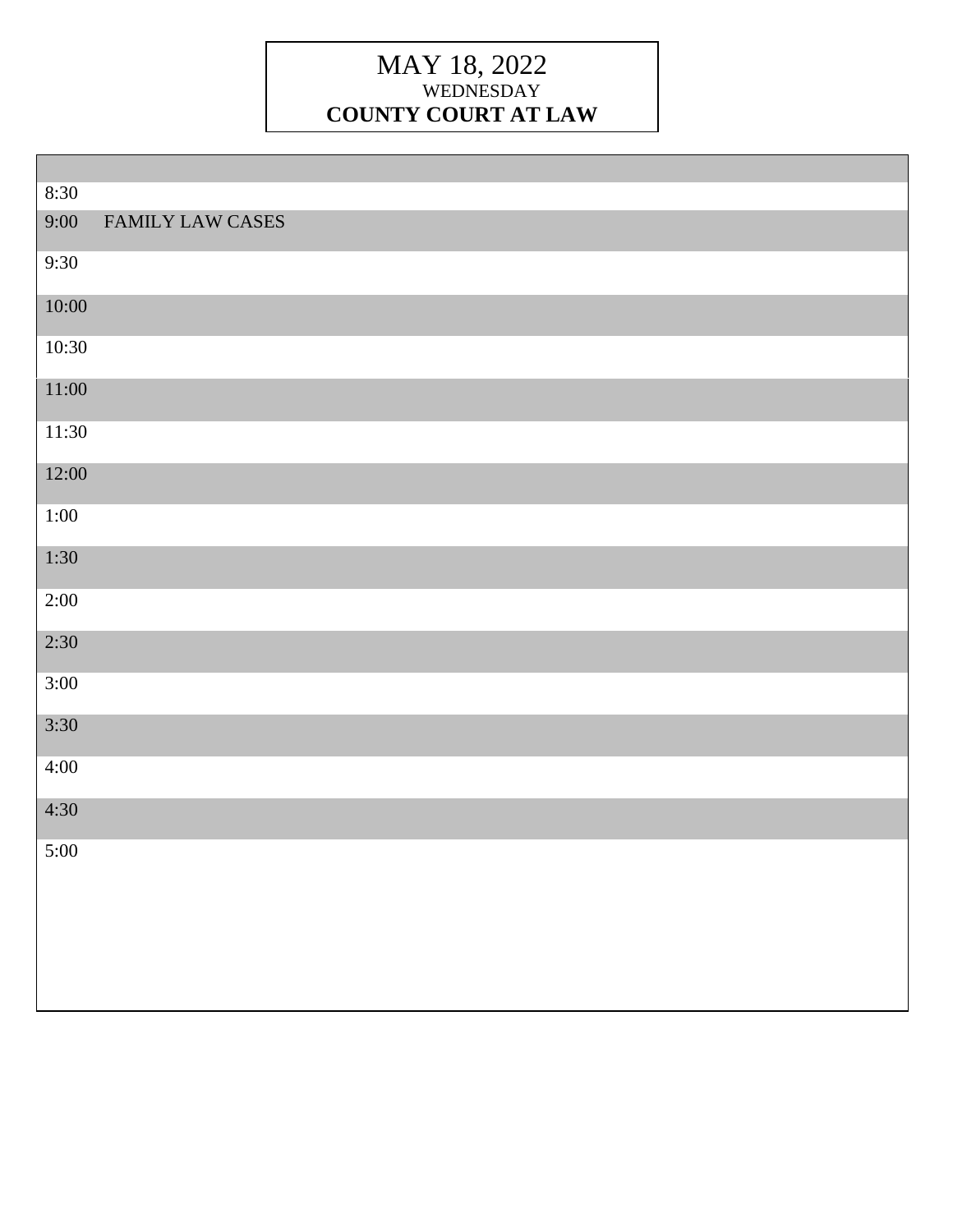## MAY 19, 2022 THURSDAY **COUNTY COURT AT LAW**

| 8:30  |                                                             |
|-------|-------------------------------------------------------------|
| 9:00  | PRETRIAL FOR 8-23-2022 JURY TRIAL                           |
| 9:30  |                                                             |
| 10:00 |                                                             |
| 10:30 |                                                             |
| 11:00 | CR21-66534/CR21-66536/VIRGINIA LOPEZ PLEA CARLTON IN-PERSON |
| 11:30 | CR20-65830/MA MUNOZ PLEA CARTLTON IN-PERSON                 |
| 12:00 |                                                             |
| 1:00  |                                                             |
| 1:30  |                                                             |
| 2:00  |                                                             |
| 2:30  |                                                             |
| 3:00  |                                                             |
| 3:30  |                                                             |
| 4:00  |                                                             |
| 4:30  |                                                             |
| 5:00  |                                                             |
|       |                                                             |
|       |                                                             |
|       |                                                             |